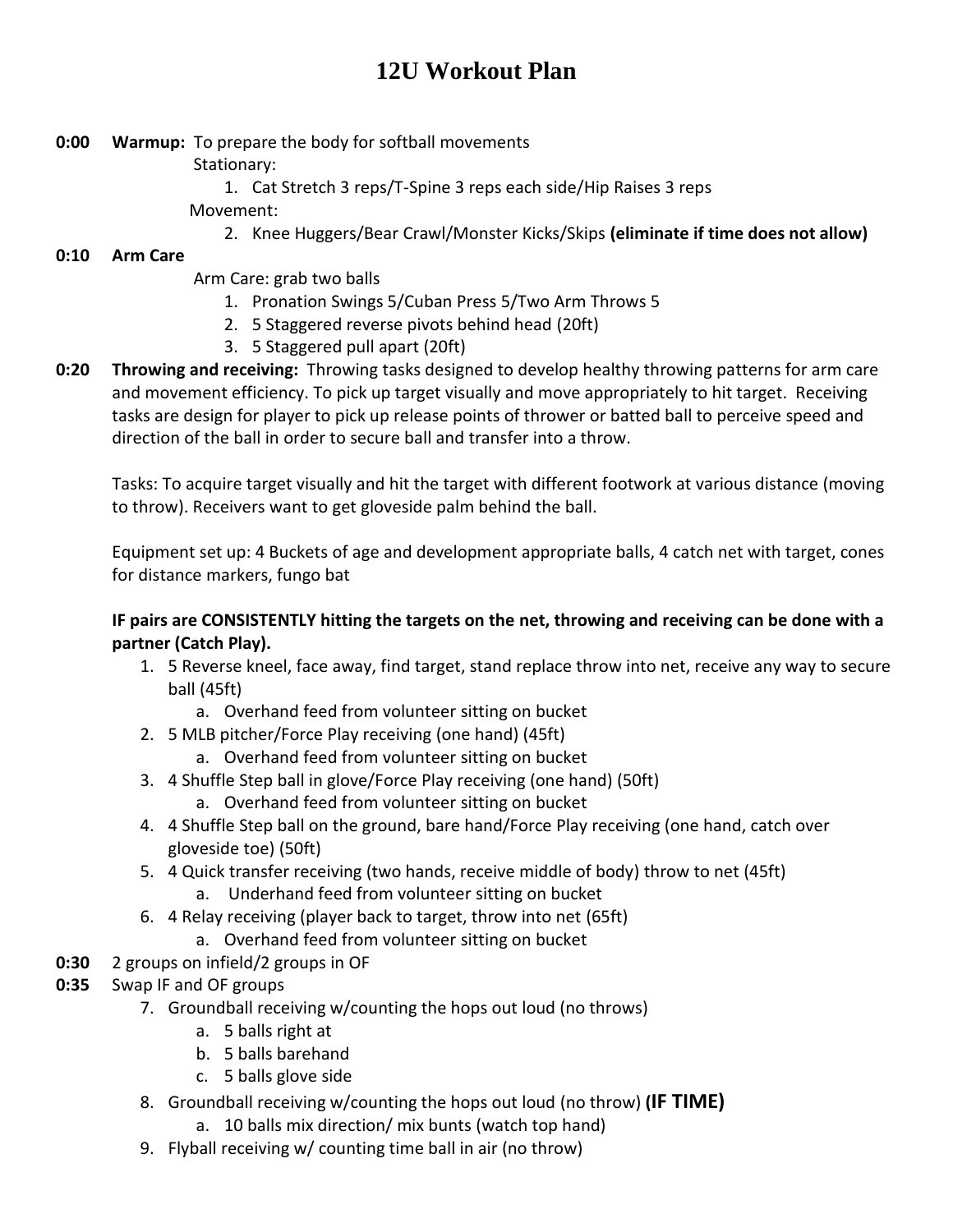- a. 5 balls short distance (60ft)
- b. 5 balls medium distance (80ft)
- c. 5 balls longer distance (120ft)

### **0:40 HARD STOP: Wash hands**

**0:43 Hitting:** Purpose: To develop players internal visual cueing for perception of speed and direction of pitched ball. To provide intent to their swing, i.e. hit ball over the screen. A player's perception and intent will allow them to provide the movement necessary to accomplish task.

Tasks: Depending on age and ability level we ultimately want them to hit ball hard on a line head high or over front toss net. This can occur over any **infielder's head on a line** depending on the location of the pitched ball. For inexperienced players we want make any type contact while swinging fast as they can into fair territory. Contact ability is the main focus, if consistent contact then impact quality (how hard and far) should be focus. Add in swing decisions. i.e. throw both sides of plate but hitter only hits a ball on outside of the plate. If they see it there they go, if they don't they take.

Equipment set up: 5 Buckets of whiffle and hard balls, 5 front toss screens, 5 catch nets for backstop, throw down home plates, 4 buckets for tosser to sit on, Cones set up at where infielders would be for visual targets

- 1. 5 outside pitches (coach toss from bucket)
- 2. 5 inside pitches (coach toss from bucket)
- 3. 5 high pitches (coach toss from bucket)
- 4. 5 low pitches (coach toss from bucket)
- 5. 5 slow pitches (lob) (coach toss from bucket)
- 6. If time 5 mixed speed and locations

### **1:00 END**

**\*REMINDER:** We are here to give them experience working towards completing a task. We are here to facilitate the environment for growth through task rich environment. Task failure gives them a chance to grow OVER TIME. IF they can complete the tasks GREAT! Celebrate and reinforce the PROCESS, not the task completion. We will be developing players with a growth mindset instead of a fixed mindset! Let the environment and tasks be their guide to figure out movement solutions. Remember perception drives movement! No point to give mechanical cues when the problem may be perception, they may not have information to move appropriately. When in doubt give visual cues, this will help them toward movement autonomy!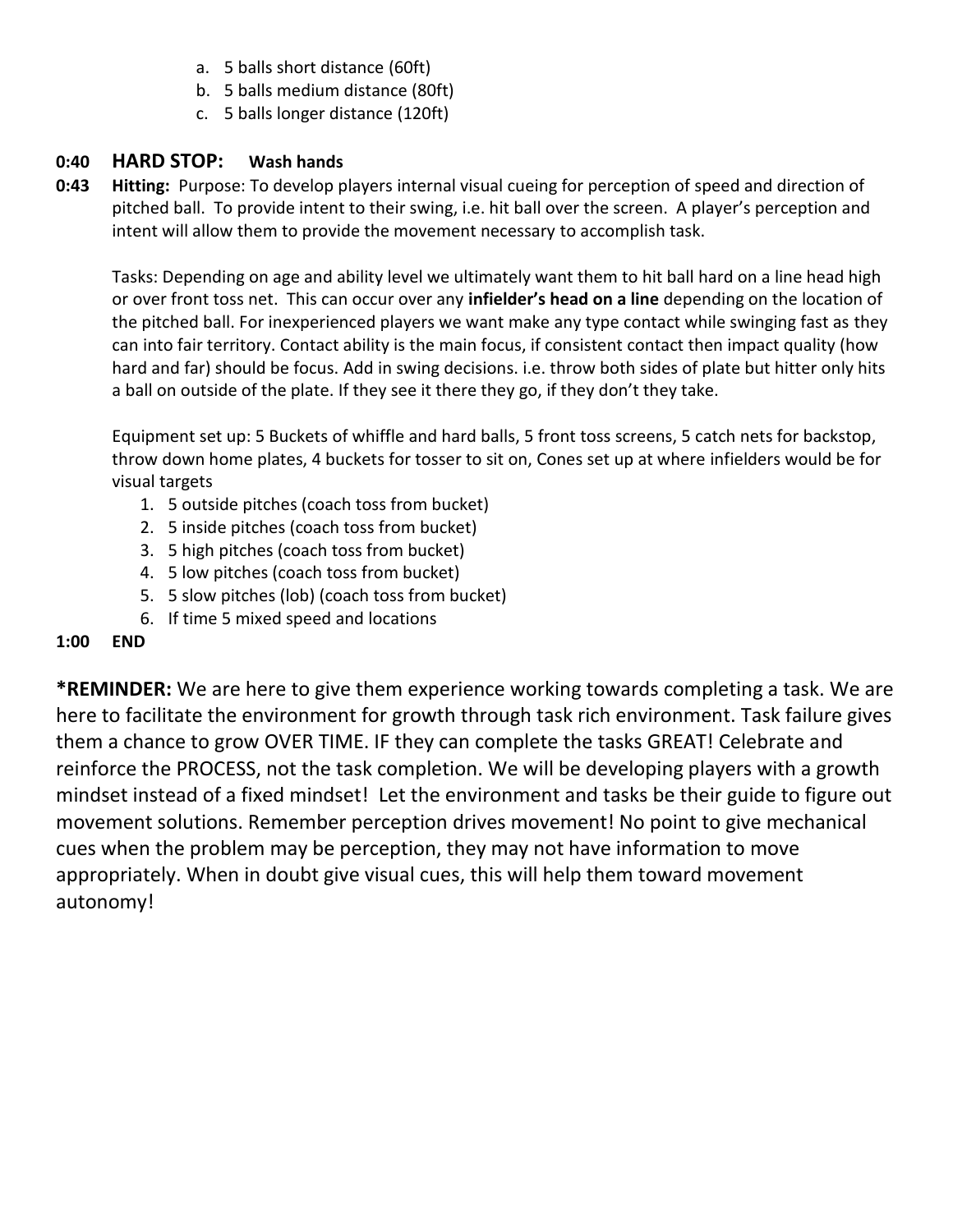